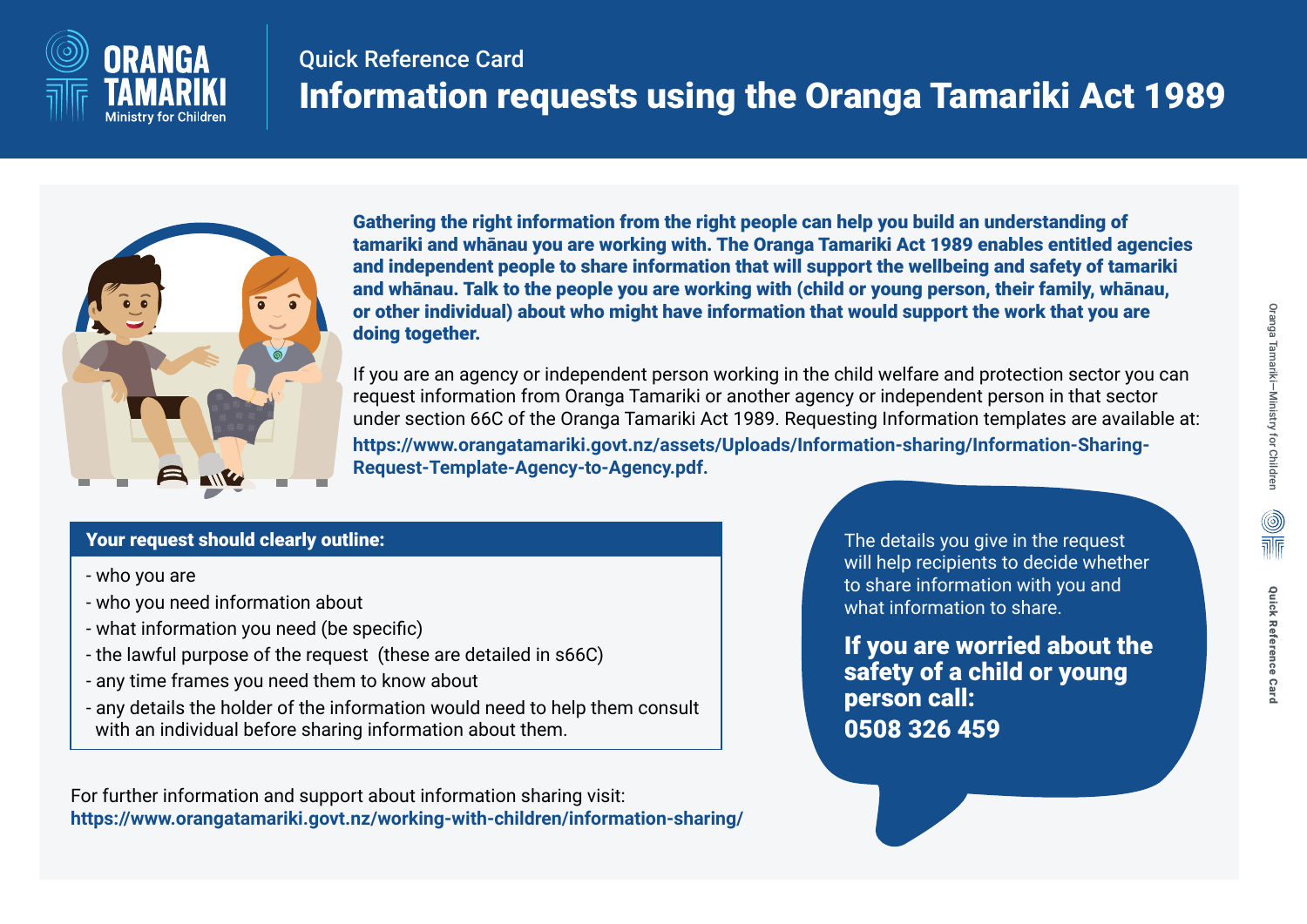

### Quick Reference Card Sharing information with others



Sharing (disclosing) information between entitled individuals or agencies can help increase understanding of the background and current situation impacting on children, young people, adults or whānau and support the work they are doing. The Oranga Tamariki Act 1989 enables entitled agencies and independent people to share information that will support the wellbeing and safety of tamariki and whānau.

Where it is practicable or appropriate you must consult with the child or young person, or their representative, before deciding to share information about them under section 66C of the Oranga Tamariki Act 1989. You will need to help them to understand what you propose to share, with whom and why and consider their views.

Whether you have made a decision to share information related to a child young person or another person, OR you have received a request under section 66C of the Oranga Tamariki Act 1989 or some other Act you must:

- only share the information if you are permitted to do so under the relevant Act
- follow any requirements relating to the purpose of sharing if these are specified in the Act you are sharing under
- only share with individuals or agencies that the Act permits you to share with
- only share information that is relevant, accurate, correct and up-to-date
- follow any legal requirements with regards to consulting
- consider any policies and procedures that your organisation has in place regarding sharing information and consent.

If Oranga Tamariki or Police request information under s66 of the Oranga Tamariki Act 1989 you are required to comply.

Quick Reference Card

**Quick Reference Card** 

 $\frac{\textcircled{\tiny{}}}{\text{min}}$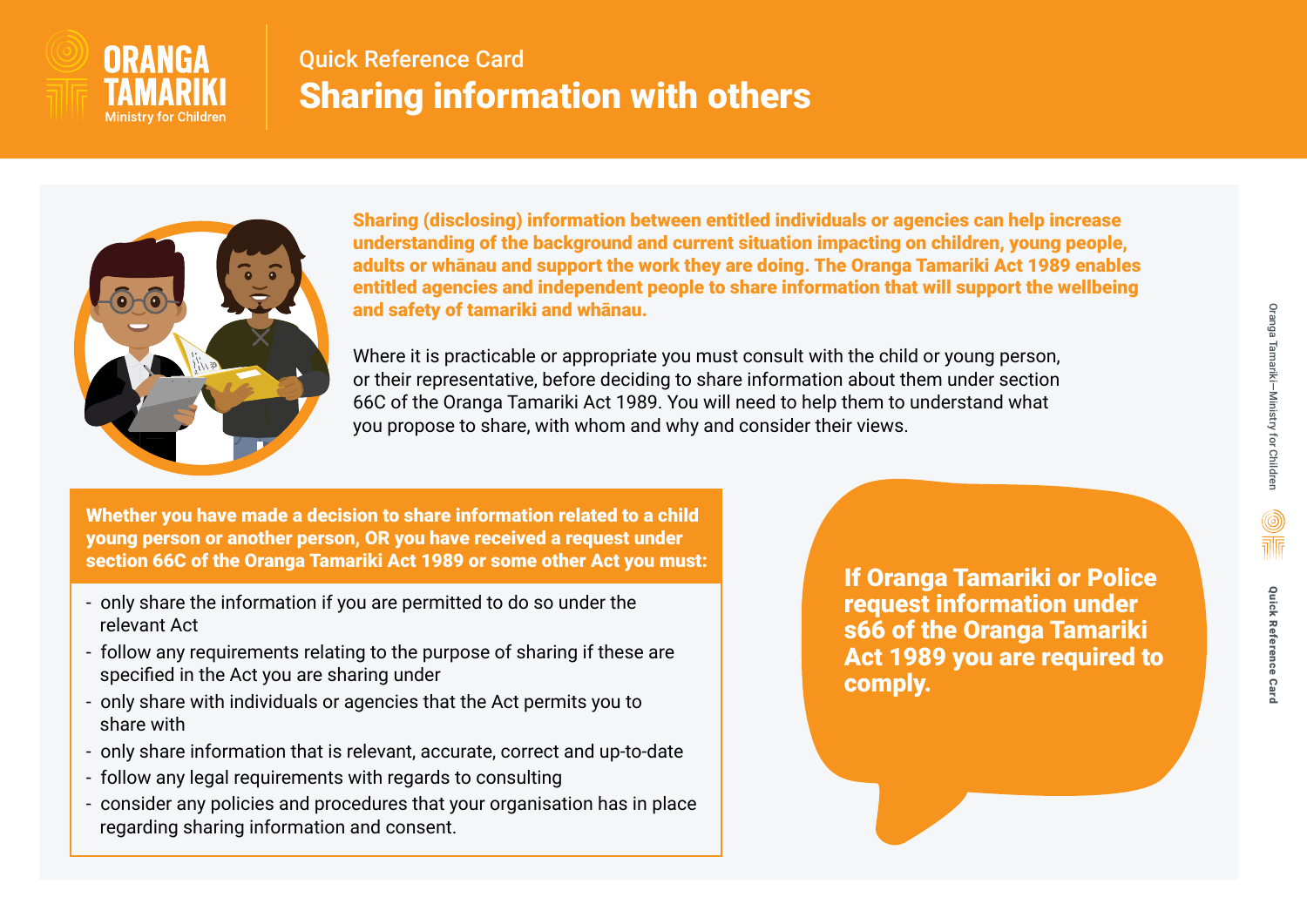

# Quick Reference Card Consulting with people about sharing their information



People often have concerns about how their information is accessed and used. Trust is a key part of successfully working with people. It is always best practice to be open and honest with people when you are considering sharing their information whenever possible, and when this can be done safely. You are required to consult with the child or young person, where it is practicable or appropriate if you are proposing to share their information with someone else under section 66C of the Oranga Tamariki Act 1989.

Check the requirements around consulting if you are using any other Act to share information. NB: Remember you can share information with Oranga Tamariki or police at any time if you are worried about the safety of a child or young person.

#### When you are talking with anyone about sharing their information:

- explain and help them to understand what is being shared and why
- indicate who the information is being shared with
- discuss what you understand may occur as a result of the information being shared
- encourage them to ask questions and acknowledge any concerns they have
- take their views into account before making a decision about sharing information.

When you are talking with children and young people about sharing their information also consider:

- explaining in a way that helps them to understand
- checking that they understand regularly
- verbally summarising their views back to them, so they know you have heard.

Consider the impact that consulting about sharing information may have and any support required.

 $\frac{\textcircled{\tiny{}}}{\text{min}}$